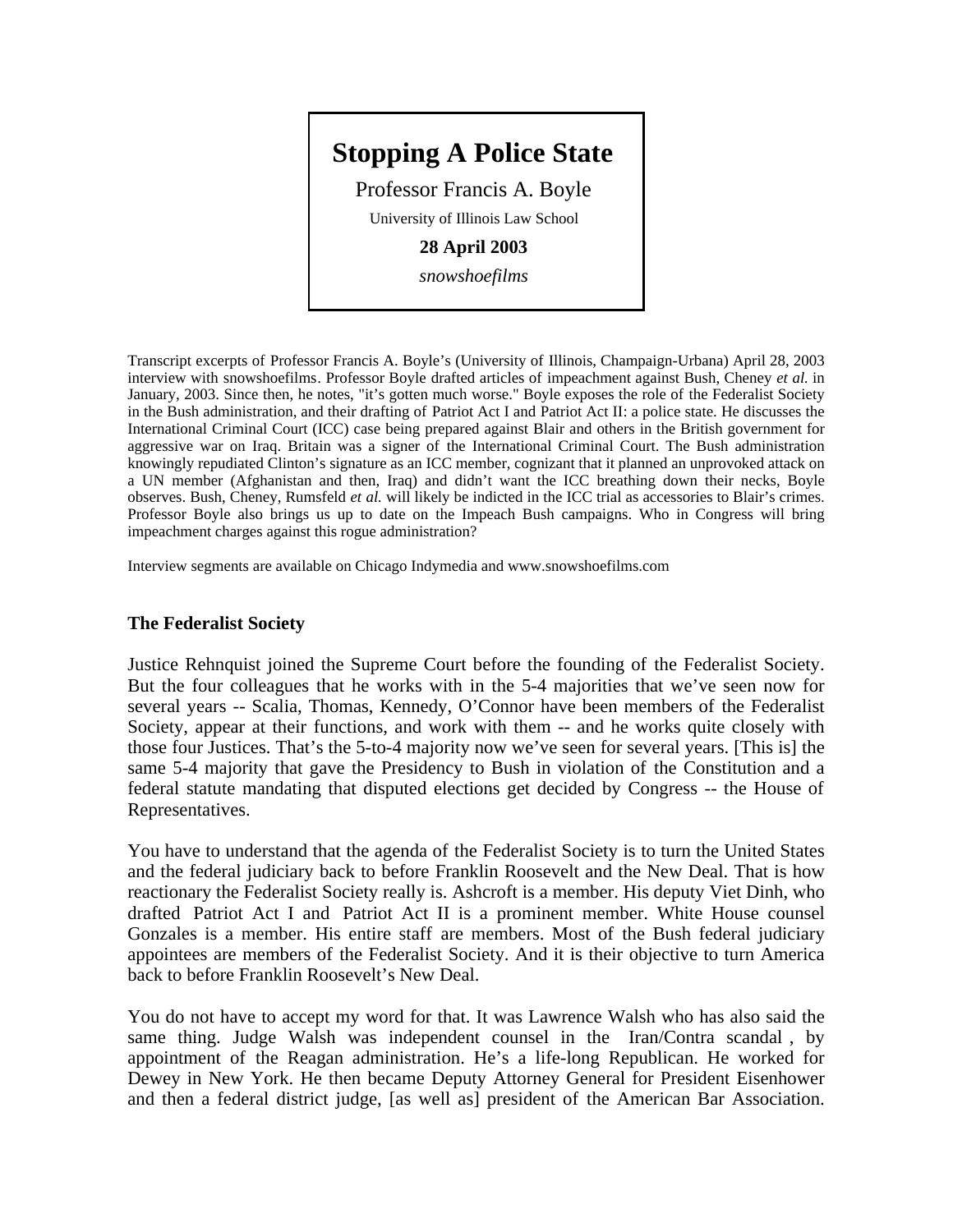Judge Walsh is a conservative, as traditionally defined, and a conservative Republican. And yet even he has publicly condemned the Federalist Society for trying to turn the federal judiciary, and this country, back beyond Franklin Roosevelt and the New Deal.

I think that gives you an idea of how radical these ideologues really are and how dangerous their philosophies and practices are. We are seeing this now -- every day -- in the Bush administration, at the White House, at the Department of Justice, and in many of the other executive offices that have been populated by Federalist Society Lawyers . . .

- See: The Federalist Society: From Obscurity to Power The Right-Wing Lawyers Who Are Shaping The Bush Administration's Decisions On Legal Policies and Judicial Nominations, by People For the American Way Foundation, Aug 2001
	- The Federalist Society The Conservative Cabal That's Transforming American Law , by Jerry Landay, *The Washington Monthly*, March 2002
	- Federalist Society: Hijacking Justice, by George E. Curry & Trevor W. Coleman, *Emerge*, 10/99

## **International Criminal Court**

Right now a case is being prepared to file in the International Criminal Court in the Hague against Tony Blair and British government officials because Britain is a party to the Rome statute on the International Criminal Court. The US is not. President Clinton signed it. Bush repudiated that immediately upon coming to power and has done everything humanly possible to sabotage the International Criminal Court. The reason is obvious. If you are contemplating an aggressive war against Afghanistan and an aggressive war against Iraq, you do not want an International Criminal Court looking over your shoulder. That being said, I believe it would be possible to include President Bush, Vice President Cheney, Defense Secretary Rumsfeld, certainly Deputy Secretary of Defense Wolfowitz, Tommy Franks and the others, in the British complaint -- as aiders and abettors, conspirators, those who are complicit. Basically you need to establish a nexus, and the nexus would be: Britain is a party [of the ICC] and Bush *et al.* are aiders and abettors, facilitators, co-conspirators. They're complicit, they're accomplices. I have some students working on that now, at this time, as we speak. . . .

## **Impeachment**

Last October, in light of the two horrendous speeches given by Vice President Cheney calling for a preventive war against Iraq, I set up a national campaign to impeach Bush, Cheney, Rumsfeld and Ashcroft -- and have been working on it ever since then. I had a group of ten students here set up a committee. We have a web page. We've contacted just about every member of Congress -- in support of my draft bill of impeachment.

Finally, on March 11, 2003, Congressman John Conyers, the ranking member of the House Judiciary Committee, that has jurisdiction over any bill of impeachment, called for a meeting in Washington, DC to discuss introducing a draft bill of impeachment against President Bush, Cheney, Rumsfeld and Ashcroft.